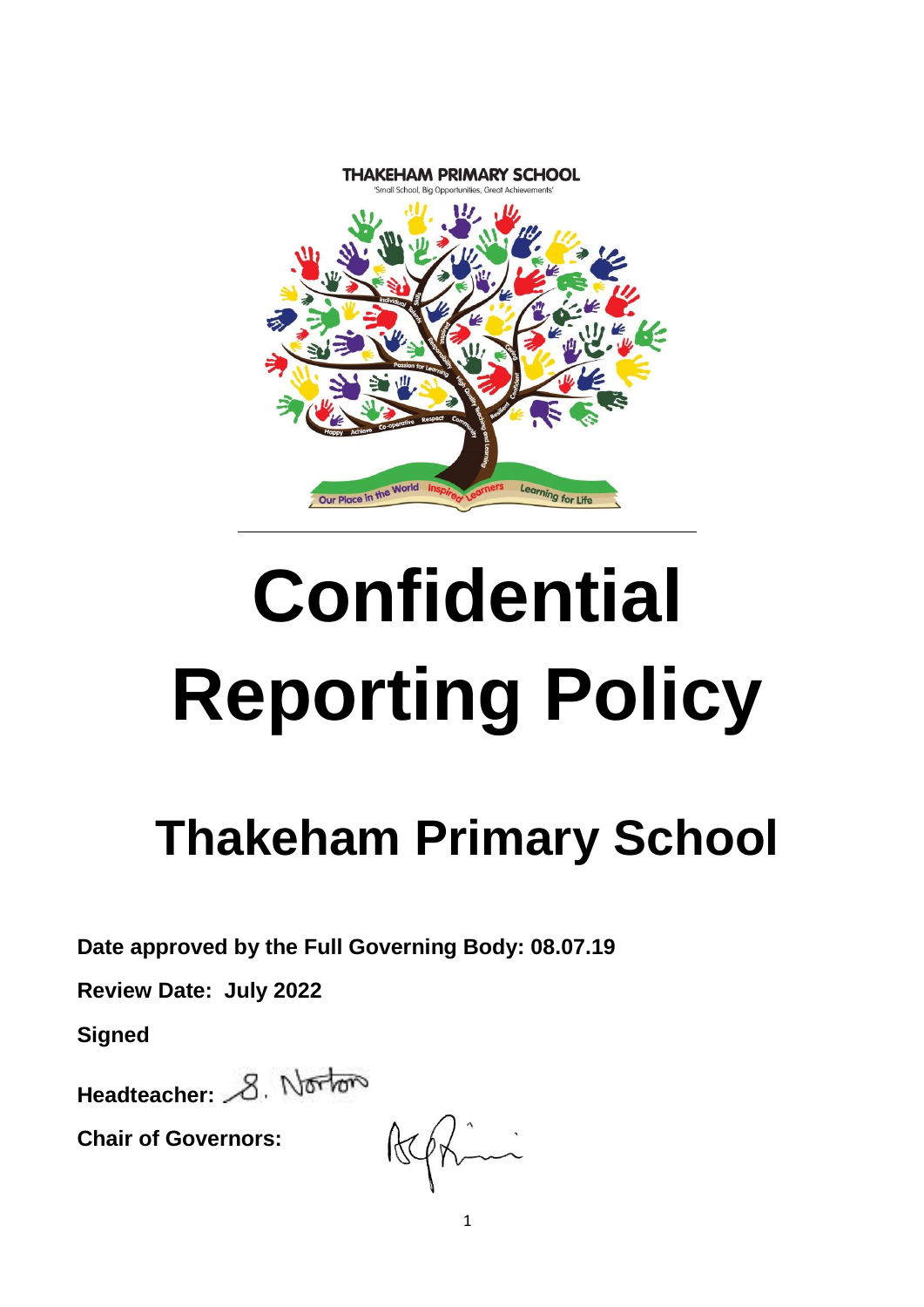#### **1. Introduction**

1.1 Employees are often the first to realise that there may be something seriously wrong within their school. However, they may not say anything because they feel that speaking up would be disloyal to their colleagues or to the school's managers. They may also fear harassment or victimisation. It may be easier for them to ignore the concern rather than report what may just be a suspicion of malpractice.

1.2 The school is committed to the highest possible standards of openness, probity and accountability. So we expect employees, and others we deal with, who have serious concerns about the school's work to come forward and voice them.

1.3 It is recognised that many cases will have to proceed on a confidential basis.

**This policy document makes it clear that you can raise concerns without fear of victimisation, subsequent discrimination or disadvantage. This Confidential Reporting Policy is intended to encourage and enable employees to raise serious concerns within a school rather than overlooking a problem or 'blowing the whistle' outside. These rules are important but underlying the rules is the commitment of the school's governing body that the school should have and encourage a culture of improvement and openness, and not control and blame.** 

1.4 The policy applies to all employees (regardless of contract type), volunteers, interns, secondees and those contractors working on school premises, for example, agency staff, builders and drivers. It also covers suppliers and those providing services under a contract with the school in their own premises.

1.5 These procedures do not stand-alone and are in addition to, for example, the school's grievance procedures and other personnel procedures as well as the complaints and other relevant reporting procedures agreed by governors. Where other procedures are activated simultaneously, a clear agreement will be reached between the responsible officer who is investigating the concern and the individual making the report about the separate procedures, with agreed programmes for each and an agreement as to whether or not information can be shared for the purposes of each procedure.

1.6 This policy has been discussed with the relevant trade unions and professional organisations and has their support.

#### **2. Aims and Scope of this Policy**

2.1 There are existing procedures in place for you to lodge a grievance relating to your own employment. The Confidential Reporting Policy is intended to cover major concerns that may fall outside those procedures. These include:

- conduct which is a criminal offence or a breach of law;
- disclosures related to miscarriages of justice;
- health and safety risks, including risks to the public as well as other employees;
- damage to the environment;
- the unauthorised use of public funds;
- possible fraud and corruption;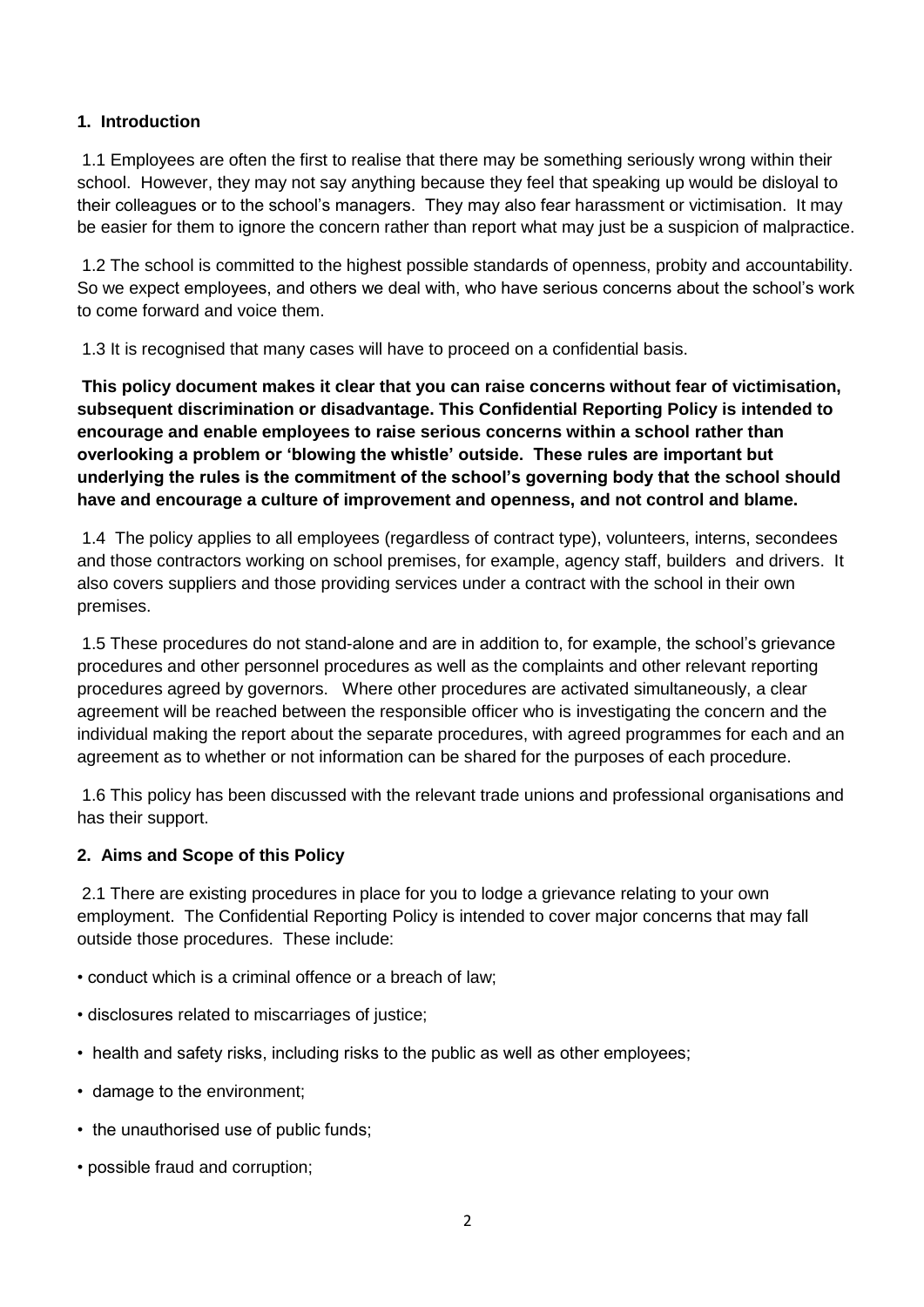• sexual, physical or verbal abuse; and

• other unethical conduct.

You are entitled to seek advice about which procedure is most appropriate for your concern, in which case you should contact one of the officers listed in para. 6.2.

2.2 Thus, any serious concerns that you have about any aspect of service provision or the conduct of staff employed by the school or others acting on behalf of it can be reported under the Confidential Reporting Policy. This may be about something that:

• makes you feel uncomfortable in terms of known standards, your experience or the standards you believe the school subscribes to; or

• is against the School's Standing Orders and policies or

• amounts to improper conduct.

You do not have to refer to the Confidential Reporting Policy to have an issue or complaint dealt with under the Policy.

2.3 This policy aims to:

• encourage you to feel confident in raising serious concerns and to question and act upon concerns about practice;

• provide avenues for you to raise those concerns and receive feedback on any action taken;

• ensure that you receive a response to your concerns and that you are aware of how to pursue them if you are not satisfied; and

• reassure you that you will be protected from possible reprisals or victimisation if you have a reasonable belief that you have made any disclosure in the public interest.

2.4 If you are not covered by the categories of individuals set out in paragraph 1.4, the County Council's corporate Complaints Procedure is available to you. This may be found on the County Council's website.

#### **3. Safeguards: Harassment or Victimisation**

3.1 The governing body is committed to good practice and high standards, and wants to be supportive of employees.

3.2 The governing body recognises that the decision to report a concern can be a difficult one to make. If you believe what you are saying is true, you should have nothing to fear because you will be doing your duty to your employer and those for whom you are providing a service.

3.3 The governing body will not tolerate any harassment or victimisation (including informal pressures) and will take appropriate action to protect you when you raise a concern with a reasonable belief and in the public interest.

3.4 Any investigation into allegations of potential malpractice will not influence, or be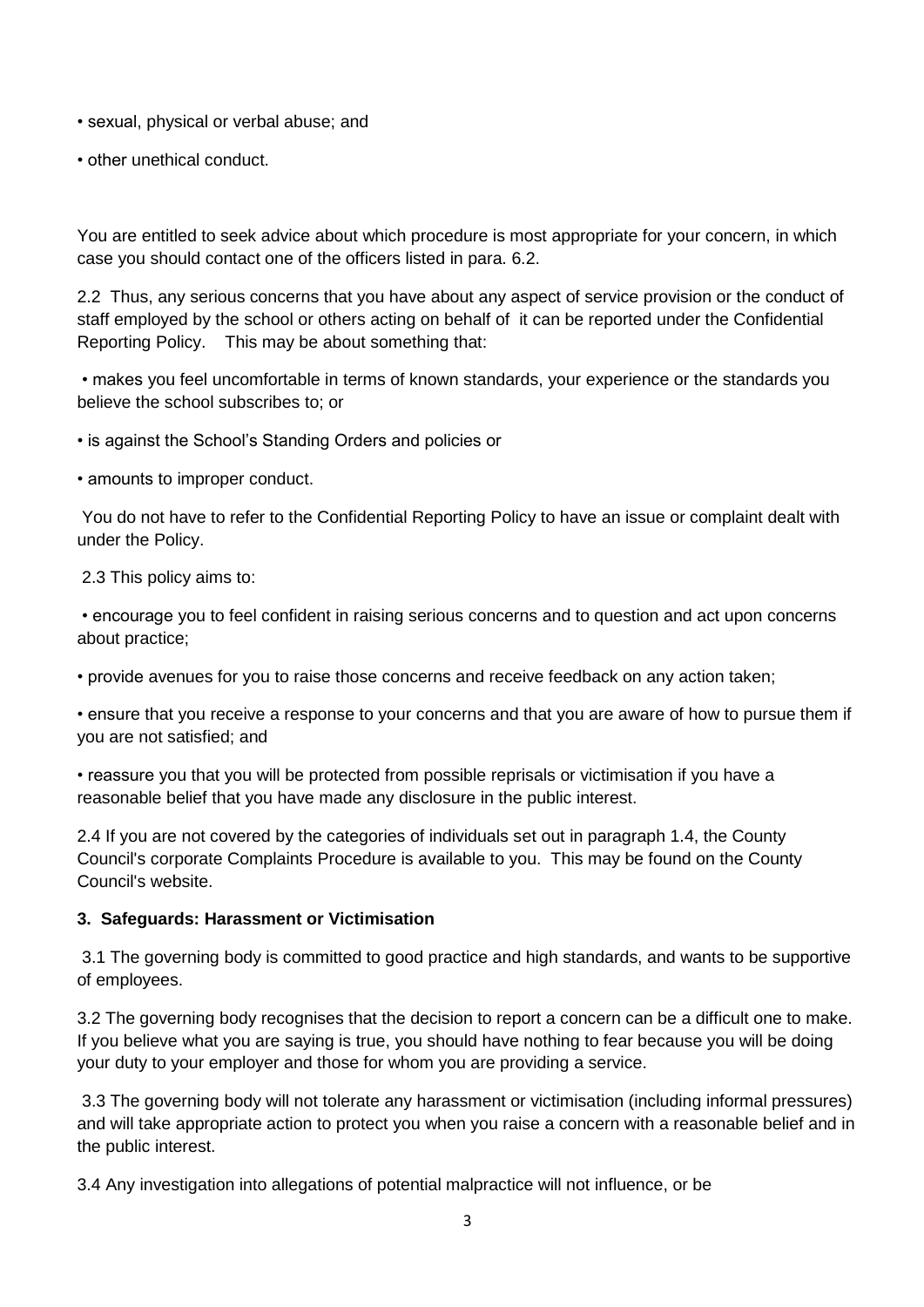Influenced by, disciplinary or redundancy procedures that already affect you.

### **4. Confidentiality**

4.1 All concerns will be treated in confidence and every effort will be made not to reveal your identity if you so wish. At the appropriate time, however, you may need to come forward as a witness, or agree to your identity being disclosed, or the details of your concerns shared with others. .

4.2 This policy encourages you to put your name to your concerns whenever possible.

4.3 Concerns expressed anonymously are much less powerful but will be considered at the discretion of the County Council.

4.4 In exercising this discretion the factors to be taken into account would include:

• the seriousness of the issues raised;

- the credibility of the allegation; and
- being able to confirm the allegation from attributable sources.

4.5 The responsible officer may ask you to explain your original concern in further detail if his/her investigation fails to substantiate it.

#### **5. False or Unproven Allegations**

5.1 If you express a concern with a reasonable belief of a potential breach, but it is not confirmed by the investigation, no action will be taken against you.

5.2 If, however, you make an allegation frivolously, maliciously or for personal gain, and the investigation confirms this, then disciplinary action may be taken against you.

#### **6. How To Raise A Concern**

6.1 As a first step, you should normally raise concerns with your immediate manager or their senior manager. You may also feel able to approach a member of the governing body. This depends, however, on the seriousness and sensitivity of the issues involved and who is suspected of the misconduct. If you believe that senior managers are involved you should contact the Chair of governors. If this does not allay your concerns you can contact someone outside your school, as outlined in para 6.2 or use the Anti-Fraud Hotline as set out in para 6.10.

6.2 The County Council has a number of Contact Officers who will have been trained and will have a lead role in advising on the procedure of the Confidential Reporting Policy. They can give you advice on how to deal with your concerns and they can take forward a concern for investigation. Any advice they give you will be strictly confidential. You do not have to use any particular Contact Officer. If for example you have a problem which you feel has a legal aspect (for example if you think the conduct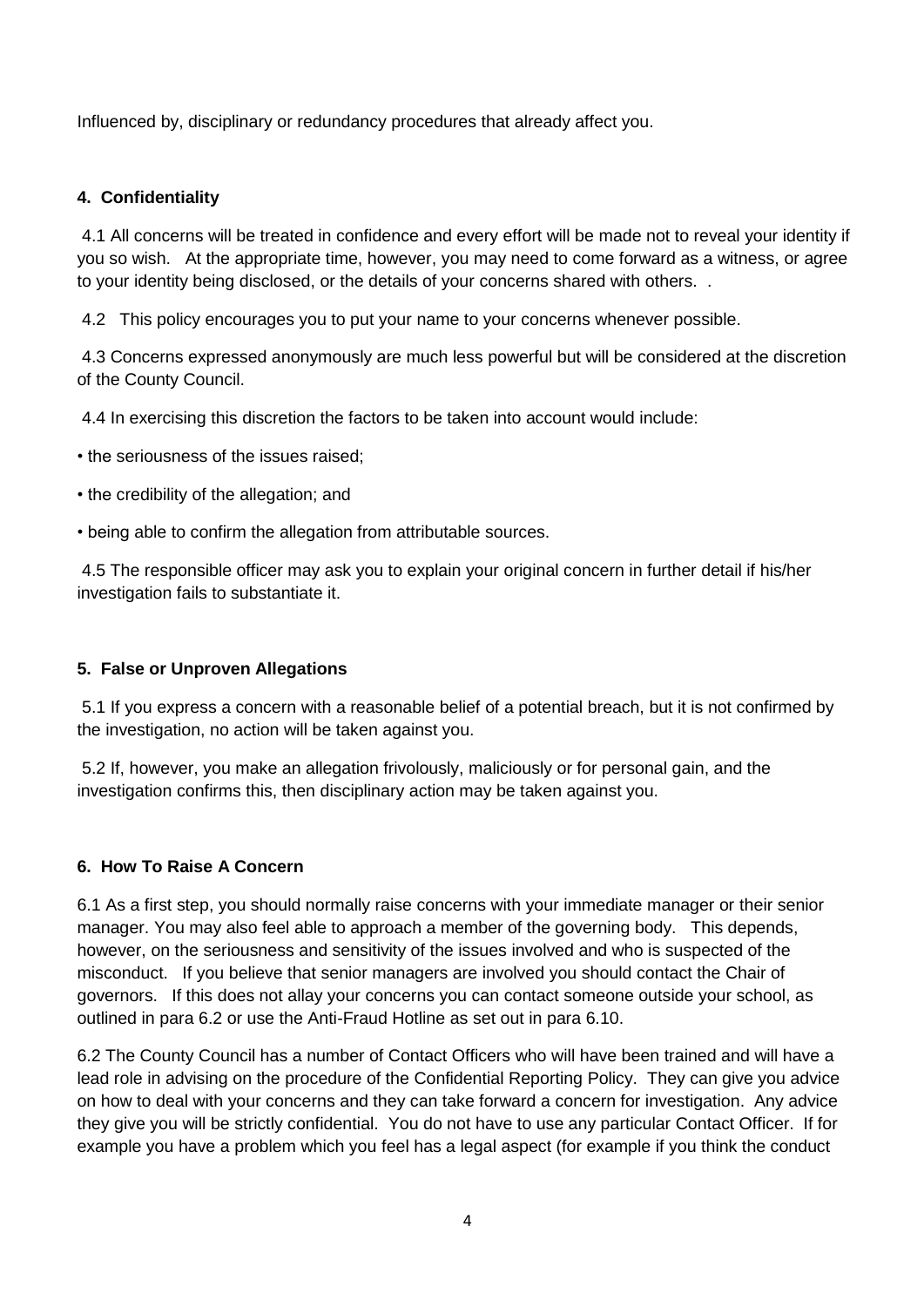complained of could be a breach of the law) you may feel it more appropriate to deal with the Legal Contact Officer. If it relates to financial problems the Internal Auditor might be more appropriate.

#### **The Contact Officers are:**

| Legal                           | <b>Tony Kershaw</b><br><b>Monitoring Officer</b><br>Director of Law, Assurance and Strategy<br>(Contact no: 0330 22 22662) |
|---------------------------------|----------------------------------------------------------------------------------------------------------------------------|
| <b>Chief Executive's Office</b> | Dave Loveman<br>(Contact no: 0330 22 28804)                                                                                |
| Safeguarding                    | Jez Prior<br>(Contact no: 03302 227618 Mobile 07850 537364)                                                                |
|                                 | Lindsey Tunbridge-Adams<br>(Contact no: 0330 222 3339 Mobile 07710 965209)                                                 |

Education & Skills & Schools Position is currently vacant.

**Note:** where a listed position is vacant any other Officer listed can be contacted.

6.3 The Contact Officer will be responsible for ensuring that you are kept informed of the progress of your complaint, and for ensuring that you are aware as far as possible of the outcome and any action which results. If you are concerned about any aspect of your complaint once you have made it, you should speak to the Contact Officer.

6.4 There are a number of officers in the County Council who have particular responsibilities for propriety in addition to the above and if you feel it is inappropriate to use either your own management or a Contact Officer, you may ring one of the Responsible Officers listed below:

Monitoring Officer – Tony Kershaw (Contact no: 0330 22 22662)

Performance and Procurement –

Katharine Eberhart (Contact no: 0330 22 22087)

Head of Internal Audit – Gavin Jones (Contact no: 0330 22 23348)

Chief Executive - Nathan Elvery (Contact no: 0330 22 24628)

6.5 The Monitoring Officer, who in West Sussex is the Director of Law, Assurance and Strategy, has special responsibility at officer level for propriety and standards within the authority. Therefore if you feel that your complaint cannot be dealt with other than through the key officer responsibility for propriety, you should contact the Monitoring Officer direct.

6.6 If you have a complaint about the Monitoring Officer or the staff of the Monitoring Officer's which you would otherwise have taken to the Monitoring Officer, you should go to the Chief Executive.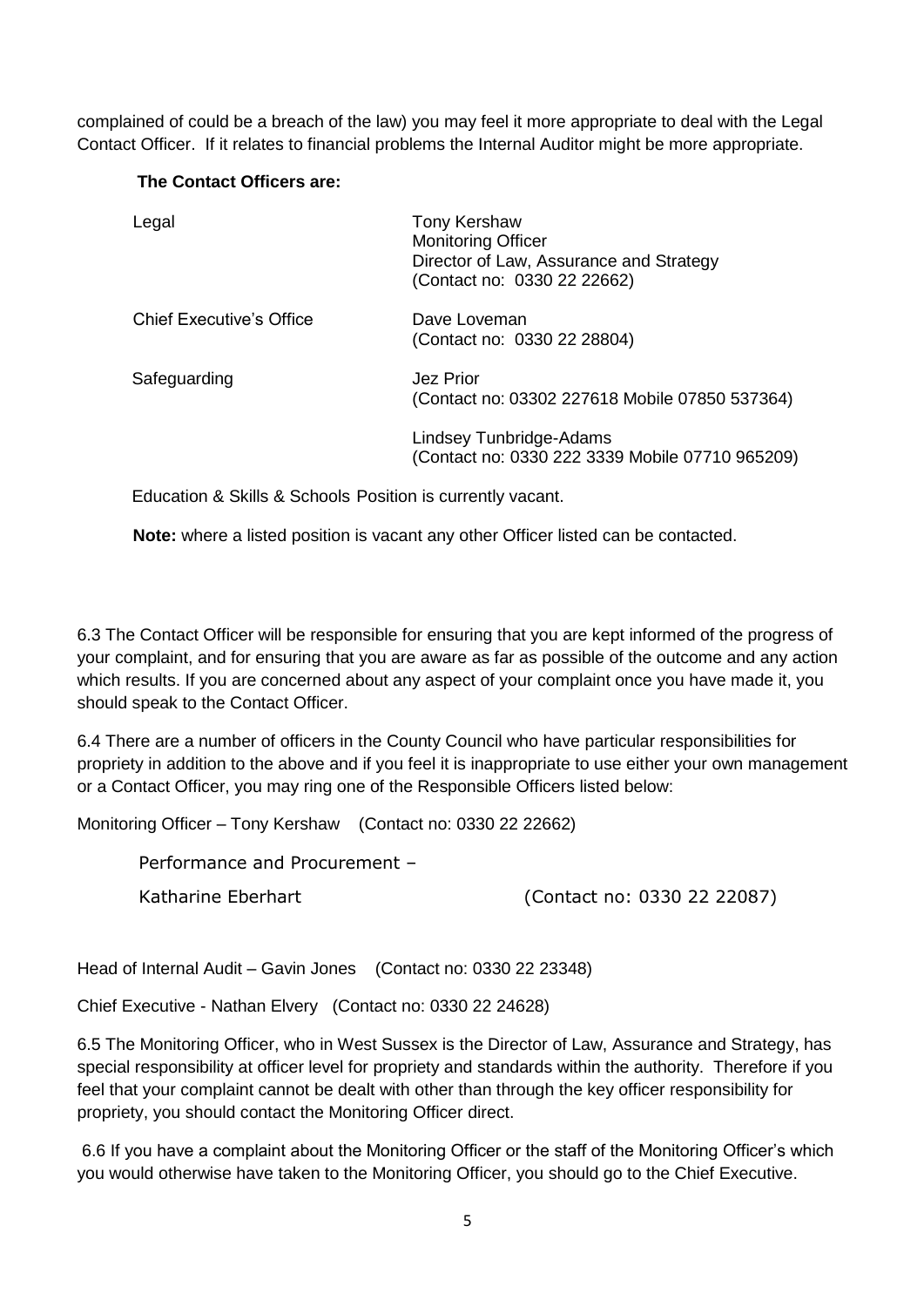6.7 Concerns may be raised orally initially but should be recorded in writing. Staff who wish to make a written report are invited to use the following format:

• the background and history of the concern (giving relevant dates); and

• The reason why they are particularly concerned about the situation

•

Your contact officer will provide any help you need in expressing your concern.

6.8 The earlier you express the concern the easier it is to take action.

6.9 Although you are not expected to prove beyond doubt the truth of an allegation, you will need to demonstrate to the person contacted that there are reasonable grounds for concern.

6.10 Once contact has been made an initial assessment of the complaint will lead to a decision about whether further investigation is needed, whether a different procedure should be used or whether the complaint does not justify further action. You will be kept informed of the outcome.

# **7.0 Contacts For Independent External Advice**

**Public Concern at Work:** [www.pcaw.co.uk](http://www.pcaw.co.uk/) Email at [whistle@pcaw.co.uk,](mailto:whistle@pcaw.co.uk) helpline@pcaw.co.uk Tel no: 0207 404 6609**.**

#### **National Audit Office whistleblowing hotline:** Tel. No: 020 7798 7999

7.1 If your concern is about a financial issue you can use the Anti-Fraud Hotline (Tel no: 03302 228666 or 03302223348. E-mail: fraudhotline@westsussex.gov.uk). The Anti-Fraud and Corruption Policy can be found in the Schools HR Guide, which is available to download from the WSSfS.

7.2 You may wish to consider discussing your concern with a colleague first and you might find it easier to raise the matter if there are two (or more) of you who have had the same experience or concerns.

7.3 You may invite your trade union, professional association representative or a friend to be present during any meetings or interviews in connection with the concerns you have raised. Anyone who helps you will need to respect the confidentiality of the investigation.

#### **8. How the Local Authority will respond**

8.1 The Local Authority will respond to your concerns. Do not forget that a contact Officer or an investigator testing out your concerns is not the same as either accepting or rejecting them.

8.2 The person you contact, whether it is your manager, a Contact Officer, a Responsible Officer or the Monitoring Officer, will either deal with your issue or nominate someone to do so who will not have been involved in the issue themselves and will know how to carry forward this policy. This may involve an interview to take a detailed account of your concerns and any evidence available.

8.3 Where appropriate, the matters raised may: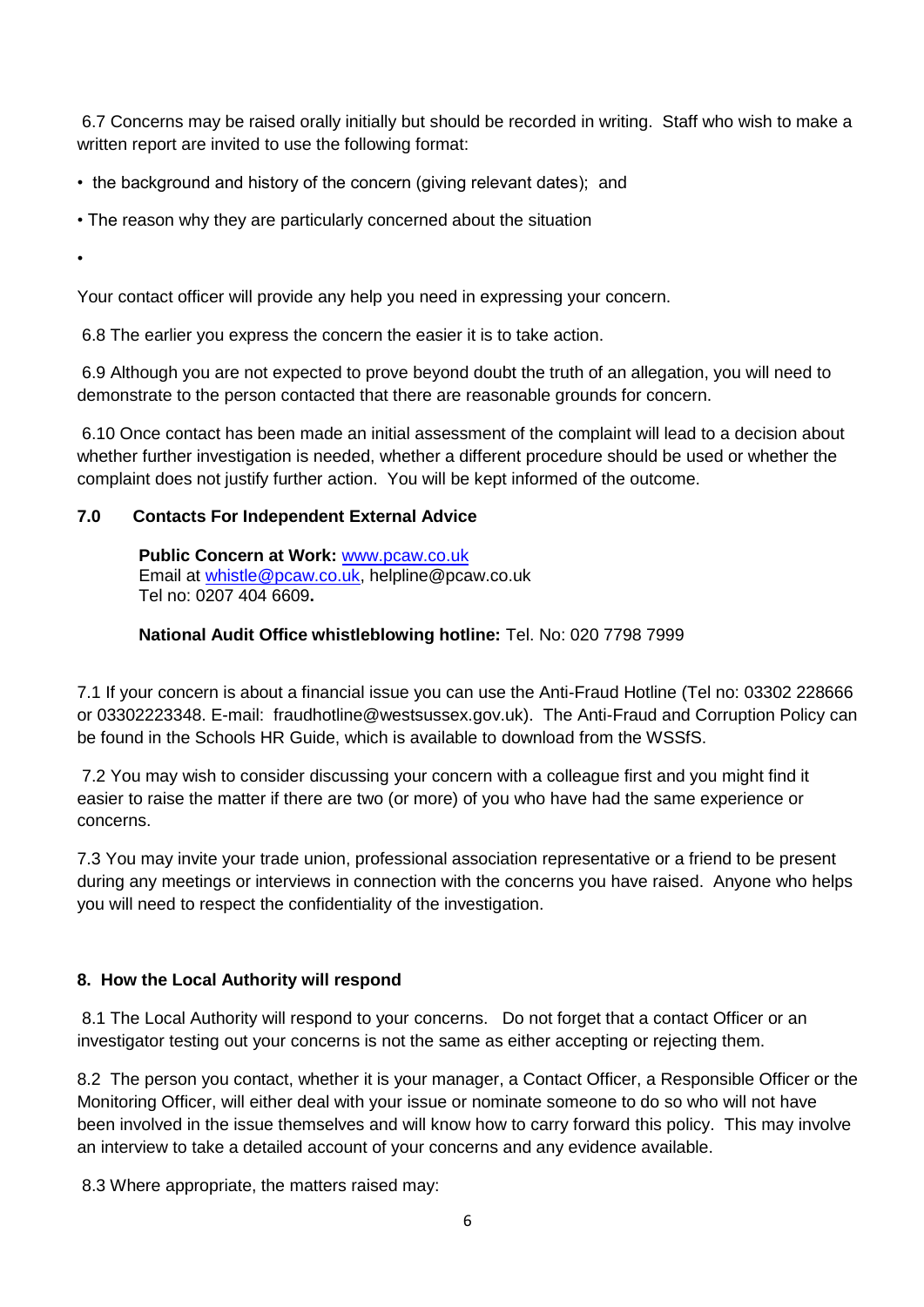• be investigated by management, internal audit, or through the disciplinary process;

- be referred to the police;
- be referred to the external auditor; and

• form the subject of an independent inquiry, for example, through the Local Safeguarding Board for child abuse.

8.4 In order to protect individuals who may be the subject of your concern and people against whom allegations of misdeeds or possible malpractice are being made, the responsible officer will make initial enquiries to decide whether a fuller investigation is appropriate. He/she will also decide what form the investigation should take.

8.5 If the concern is about vulnerable individuals, or a criminal activity, action will be taken promptly to protect the individual and prevent further offences. The overriding principle which the Local Authority will have in mind is the public interest. If the person nominated to deal with your issue finds aspects of the concerns fall outside the scope of this Policy, but which still need to be addressed, they will normally be referred for consideration, but will not be allowed to delay the investigation under the Policy.

8.6 Some concerns may be resolved by agreed action without the need for investigation. If urgent action is required this will be taken before any investigation is conducted.

8.7 Within ten working days of a concern being raised with the person dealing with your issue them:

- (i) will write to you
	- acknowledging that the concern has been received;
	- indicating how we propose to deal with the matter;
	- giving an estimate of how long it will take to provide a final response;
	- telling you whether any initial enquiries have been made;
	- supplying you with information on staff support mechanisms; and
	- telling you whether further investigations will take place and if not, why not.

(ii) Will inform the Monitoring Officer that an issue has been raised under this policy.

8.8 The amount of contact between the officers considering the issues and you will depend on the nature of the matters raised, the potential difficulties involved and the clarity of the information provided. If necessary, the Local Authority will seek further information from you.

8.9 Where any meeting is arranged, off-site if you so wish, you can be accompanied by a trade union or professional association representative or a friend.

8.10 The Local Authority will take steps to minimise any difficulties which you may experience as a result of raising a concern. For instance, if you are required to give evidence in criminal or disciplinary proceedings the Local Authority will arrange for you to receive advice about the procedure and where appropriate financial or other support.